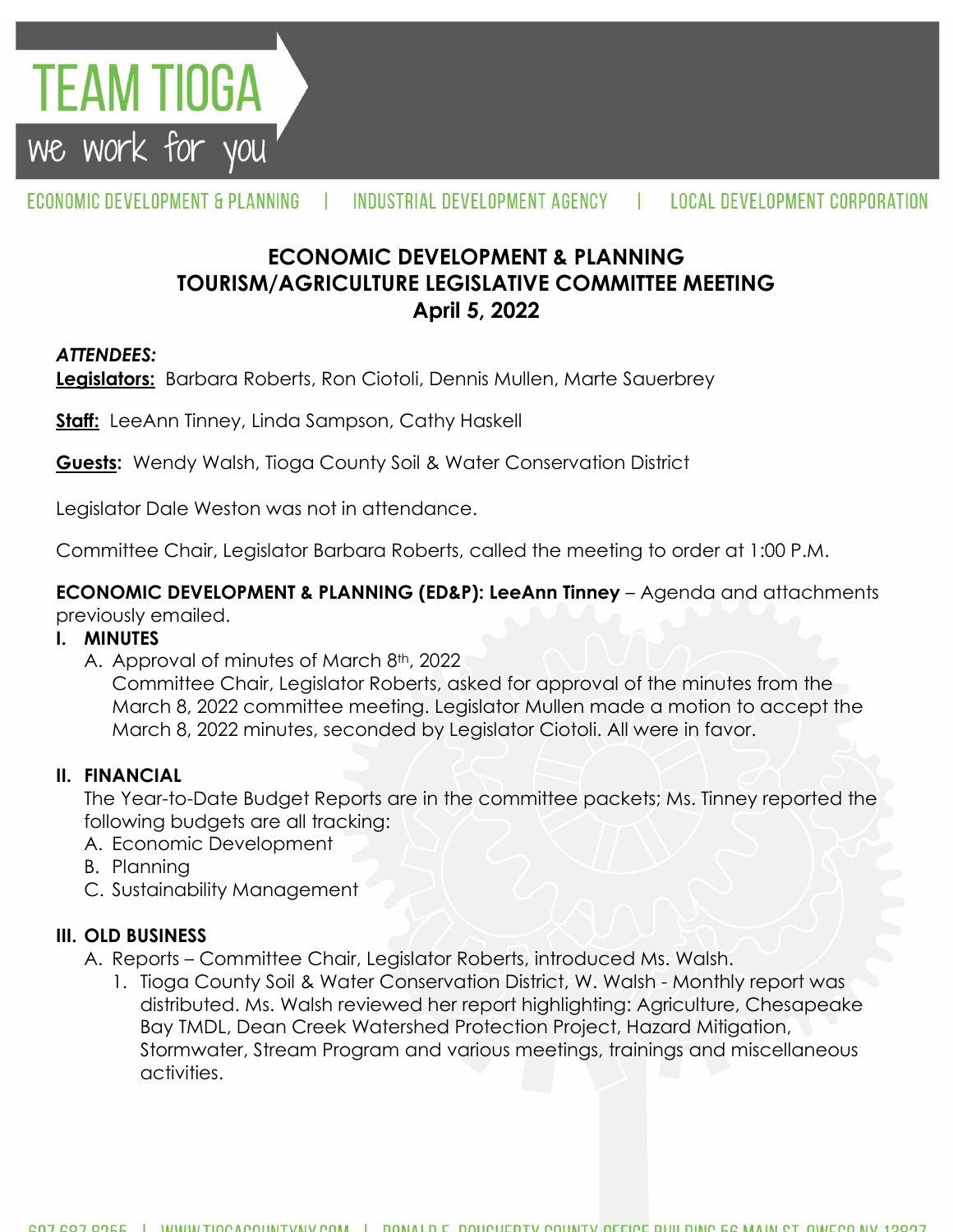Not in the monthly report, Ms. Walsh reported having a replacement for the Member-At-Large vacancy on the Board of Directors and is hopeful to bring a resume forward next month.

- 2. Tioga County Tourism Report is in the committee packet.
- 3. Cornell Cooperative Extension No report this month.
- B. Grants
	- 1. Status Ms. Tinney reported on the status of grants the ED&P Department is involved in:
		- a. Potential 15
		- b. Pending 16
		- c. Active 31
		- d. Completed 0

Ms. Tinney reported the following:

- C. Economic/Community Development
	- 1. Village of Owego
		- a. Downtown Revitalization Initiative (DRI) administration The following projects are moving forward:
			- i. Home Central
			- ii. Shear Paradise
			- iii. Applied Technology
			- iv. Racker
		- b. NY Main Street (North Ave.) administration Projects are ongoing.
	- 2. Village of Waverly
		- a. RESTORE- Twigg Continue to wait for the NYS MWBE waiver of 3%; 27% of 30% has been met. All requests are backlogged. Ms. Tinney has requested help from ESD to push this through due to the small percentage.
		- b. Mural Project- Gateway beautification; Waverly Central School students continue to move this project forward located on the railroad overpass coming into Waverly.
	- 3. Village of Nichols

a. Sweeper/Vacuum Truck; shared services – Equipment has been ordered.

- 4. Village of Candor
	- a. NY Main Street administration Projects are moving forward.
- 5. Municipalities
	- a. Visits Village of Owego.
	- b. Snowmobile Grants- ongoing
- 6. Annual Breakfast
	- a. Scheduled for Thursday, April 28<sup>th</sup> at Tioga Downs; invitations going out this week.
- D. Land Bank
	- 1. Temple & Liberty Street Project has been stalled; opposition letter filed.
		- a. Demolitions- Tentatively scheduled for early April.
		- b. Village of Owego Local Approval Process- Still pending.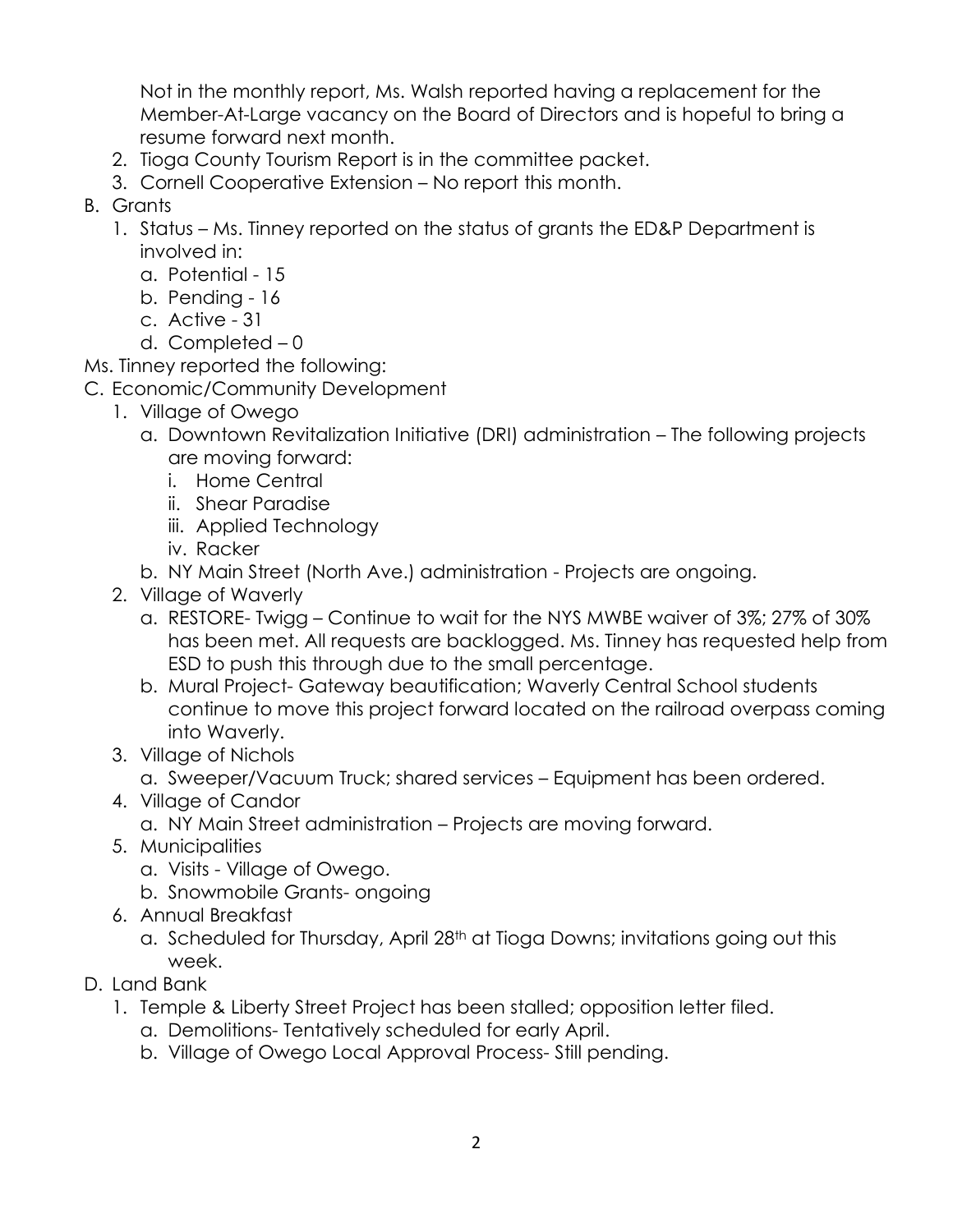- 2. Owego Apalachin Central School District Project Students assisting in property renovation for resale. An outstanding judgement was found; waiting for a closing date.
- E. Workforce Development
	- 1. Workforce Pipeline Development Study- Implementation continues.
- F. Planning
	- 1. Training Ms. Jardine and Ms. Pratt have been working on trainings available to the municipalities; 3 of 5 completed. They have been well attended.
		- a. NYSERDA- Code Enforcement for Solar scheduled 4/26.
		- b. NYSERDA- Battery System Law scheduled 4/27.
- G. Sustainability Management Ms. Pratt is working on the following:
	- 1. Renewable Energy Best Practices Study Continue to look for a funding source for this study.
	- 2. End Food Waste- Working with Public Health and CCE. a. CCE- Seeking funding for Composting Program equipment.
	- 3. April E-Bulletin to Tioga County Employees
	- 4. Seeking funding for EV charging stations.
	- 5. Electronic Waste drop off sites Working with Mr. DeWind on putting an agreement together.
- H. IDA
	- 1. Lounsberry Industrial Pocket Construction of 5 to 6, 12,000 square foot, light manufacturing spec spaces for lease; project is moving forward.
	- 2. Owego Gardens II Ad placed accepting resident applications for the townhouses.
	- 3. SunEast PILOT Negotiations continue on the potential PILOT for the project on Montrose Turnpike.
- I. Misc.
	- 1. GIS Mapping Ongoing
	- 2. GIS/IDA/EDP Available sites mapping is on the County Website.

## **IV. NEW BUSINESS**

- A. Reports
- B. Grants
- C. Economic/Community Development
	- 1. Presentations None
- D. Land Bank Continued efforts on Liberty and Temple Street project.
- E. Workforce Development Mr. Lanning is working on the following:
	- 1. Attended the Waverly Central School Job Fair on 3/1 Event was well attended.
	- 2. Talent Supply Table for the oversight committee
		- a. Data collection by school district- Programs offered in school districts.
		- b. Research best practices.
		- c. Mapping report outline for workforce education to share with BOCES and schools.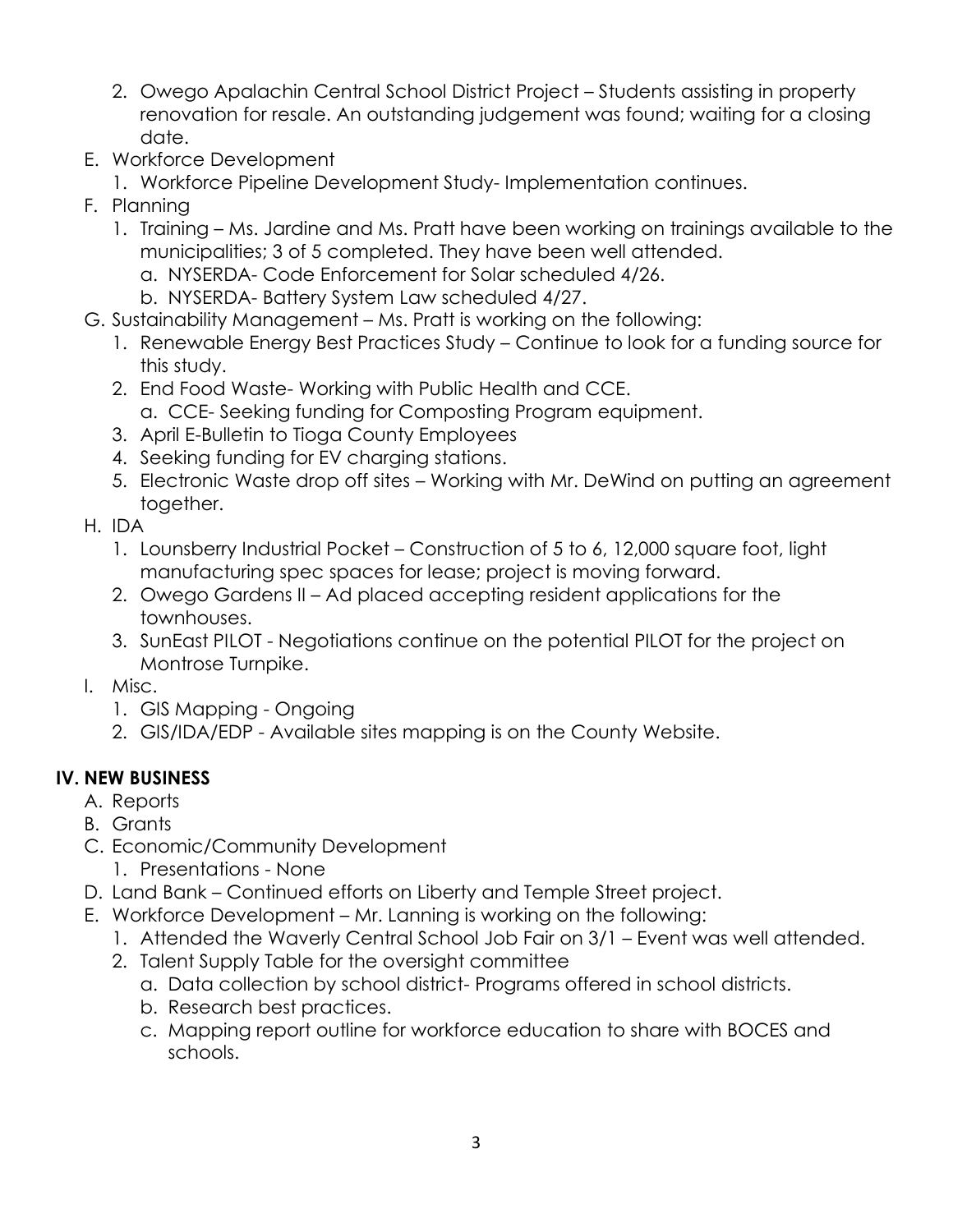Legislator Mullen asked about involvement in the Waverly STEM Project/Chemung School Education Center for students of the Southern Tier. Ms. Tinney reported Mr. Lanning is aware and has been in contact regarding this program.

- 3. Candor EMS Junior Initiative
	- a. Program budget preparation.
	- b. Connection with TC3 to help with training.
	- c. Provide assistance with grant application; funding necessary for building improvements. Building must be brought up to code to run program at this location.
- F. Planning Ms. Jardine is working on the following:
	- 1. 239 Reviews (2)
		- a. 2022-004 Village of Waverly, PUD Special Permit and Site Plan Review- mini storage units Cayuta Ave; recommended approval.
		- b. 2022-005 Village of Owego, Site Plan Review and Area Variance- Racker neighborhood hub; recommended approval.
	- 2. 2020 Strategic Plan Data Collection County wide strategic plan needs updating. Ms. Jardine has put together documentation asking department heads how effective the last plan was. The data received will be compiled in a report; Ms. Tinney will report back with this information for review.
- G. Sustainability Management
	- 1. Providing assistance with 2022 Environthon.
	- 2. Arbor Day Community Planning Outreach and education.
	- 3. IT review of Twitter account Meeting with Mr. Loveland as required per County Social Media Policy.
- H. IDA
	- 1. IT review of FB, Instagram, Twitter accounts Meeting with Mr. Loveland as required per County Social Media Policy.
- I. Misc.
	- 1. State Lead Responses (0)

Not on the agenda, Ms. Tinney reported submitting a Letter of Intent to ARC for a Power Grant to extend broadband to the northern part of the County. There is ARPA money left specific to broadband and the possibility of an ARC Power Grant is being explored. If considered, a resolution will be brought forward asking for permission to apply next month.

## **V. PERSONNEL**

A. PT- OSII

1. Vacant – The search continues to fill this position.

## **VI. RESOLUTIONS**

- A. D03-Authorization to Renew E-Waste Agreement with Towns to Accept Household Electronic Waste from Tioga Co Residents
- B. D15-Authorize Transfer of Funds for Purchase of an iPad in the EDP Department
- C. D19-Authorization to Accept Hooker Foundation Funds and Modify ED&P Budget